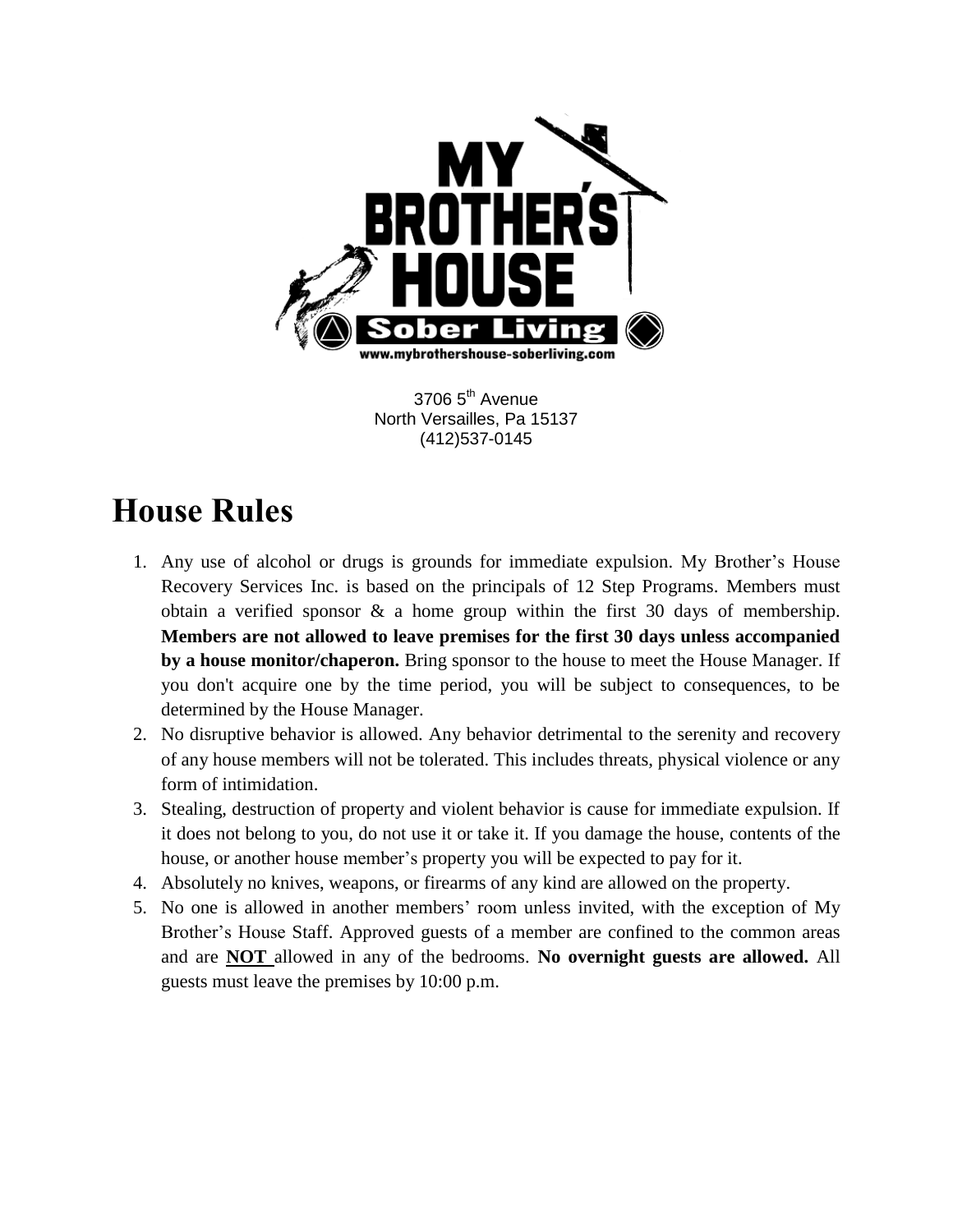- 6. Curfew is 10:00 pm Sunday- Thursday, 12:00 am Friday and Saturday. Overnight passes must be approved in advance by the director. **No overnight pass will be authorized within the first 30 days of membership.** OVERNIGHT PASSES are earned. They will be approved only by the House Manager, and, or the owner. Only applies to persons off restrictions; has proper attitude, in good standings, has a sponsor and home group. Will be determined on a case by case basis. *Overnight Criteria and reasons for denial can be found at the bottom of the page.*
- 7. Members are responsible for the actions of their guests. It is your responsibility to make sure your guests follow the rules of the house. Remembers, this is a group living home. If your guests are visiting frequently and/or for extended periods of times so as to become intrusive, your guest privileges may be suspended.
- 8. Do not disturb others!
- 9. No visitors that are actively using and absolutely no street prostitutes!

INT\_\_\_\_\_\_\_\_\_\_

- 10. Absolutely no sexual activity is permitted between members and/or guests.
- 11. Everyone is expected to sleep in their room. Sleeping or napping in the common areas is not permitted.
- 12. Within 30 days, all members are required to be working, attending school, or otherwise engaged in a wholesome activity. Members with unusual job requirements and /or schedules will be considered on a case by case basis and must have prior approval of staff. You must have job verification; **must provide location, job site visits as needed, phone numbers for boss and foreman.**
- 13. A telephone and television is available for use by all house members. Limit your time if other members are waiting to use these items.
- 14. Smoking or use of any tobacco product is **NOT** allowed in the house. Smoking and dipping are permitted in the designated areas **ONLY**. Back porch or outside of basement under porch.
- 15. If you are caught smoking in the house it will be a **\$50.00** fine for first offense. Second offense you will lose your privileges and be immediate release.
- 16. All members are required to complete daily and weekly chores as assigned. All members are required to clean up after themselves, keep their personal space neat and orderly, and maintain good personal hygiene.
- 17. Fees must be paid on time. Late payments are subject to fines.
- 18. Under no circumstances are you allowed to be in an establishment where Alcohol is sold to the general public. If you are with a group of people, and you want to eat there, you **MUST** ask permission from the House Manager.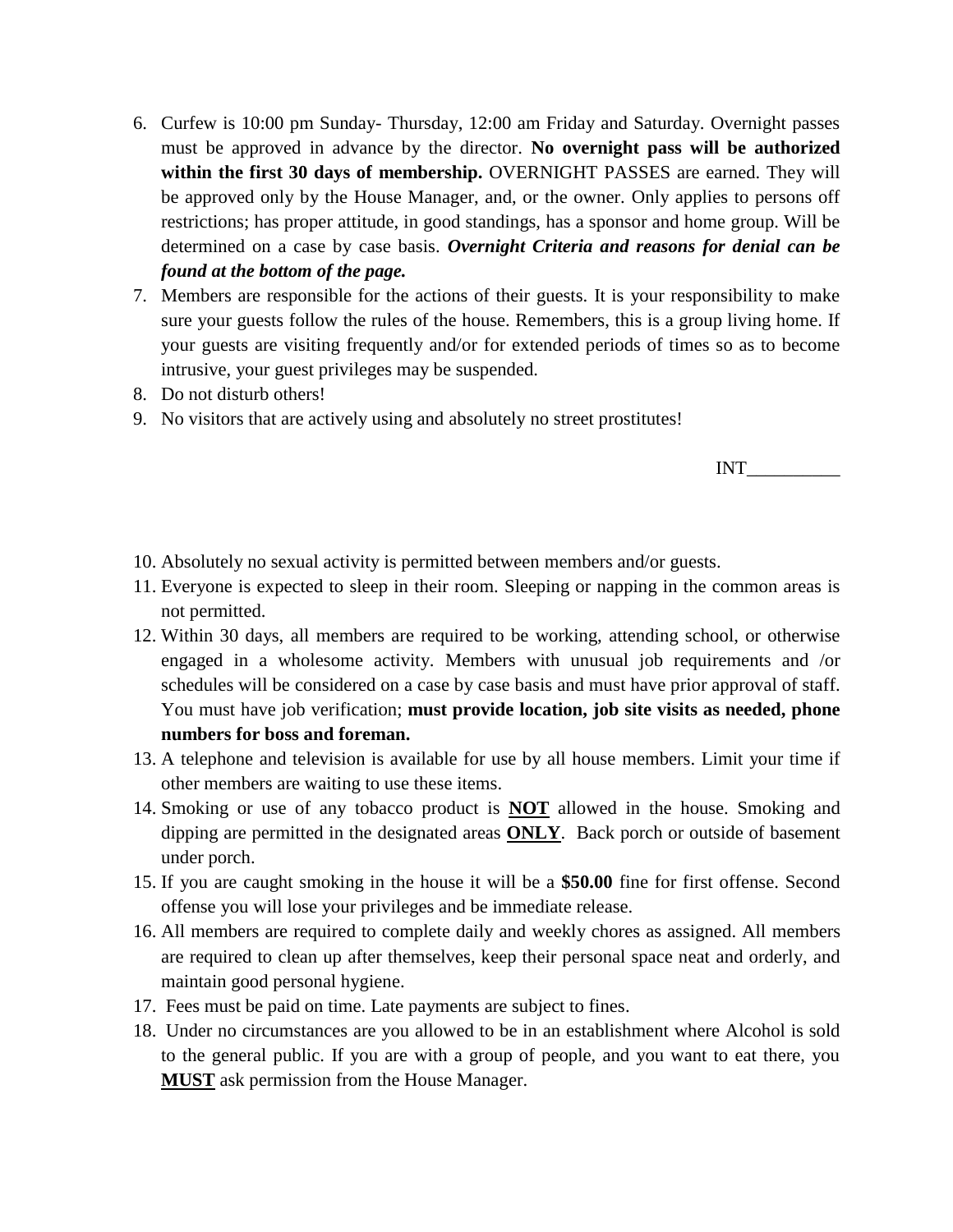- 19. Anyone on Parole/Probation must follow all of the terms of their Parole/Probation officer. Anyone who breaks the law while being a member at My Brother's House will be immediately released.
- 20. Gambling by members is strictly prohibited, that means any form of GAMBLING!
- 21. No pets are allowed inside or outside on the property at any time.
- 22. Any members who are on prescribed medications must take them on a regular basis as prescribed by your doctor. Failure to do so will result in immediate release.
- 23. When going to the emergency room, or a doctor, members is required to notify the attending physician that they **CAN NOT** take any narcotic medications. If members return to the house with a narcotic prescription they will be released immediately.
- 24. Members who are unemployed when they come to My Brother's House Recovery must be on a verifiable job search each day, Monday – Friday.
- 25. Chores are assigned each week by the House Manager. Chores are to be done on a daily basis, if this is not followed, the House Manager will hand out a warning, or a consequence to the members. If a pattern develops with a member not doing chores, they will be released.
	- A) If you use kitchen you must immediately clean after you're done.
	- B) You must keep clean bathroom when you are finished as well.
- 26. All rooms and the occupants of these rooms must be maintained in a neat orderly fashion. Laziness is not acceptable!
- 27. Profanity is frowned upon, so please try to curb your language. House Manager will remind you, but it is up to the members to strive to change this negative behavior.

INT\_\_\_\_\_\_\_\_\_\_\_\_

- 28. Weekly House meetings are mandatory unless previously approved by the House Manager.
- 29. You must attend 90 meetings in 90 days
- 30. FAILURE TO COMPLY WITH ANY OF THE HOUSE RULES will result in the loss of privileges, and, or immediate release.
- 31. Don't lend or borrow money.
- 32. We do drug and alcohol testing if we feel it is necessary, refusal is guilty!
- 33. If you are reminded too often to do house hold duties (leaving the lights on, doors unlocked, leaving air conditioning/fans on) a \$10 fee will be charged to you
- 34. Owners of My Brother's House Recovery Services Inc. are not responsible for any personal property lost, broken or stolen of current members or all their guests.
- 35. Owners of My Brother's House Recovery Services Inc. will not be liable for any personal injury on the property this includes current members and all their guests.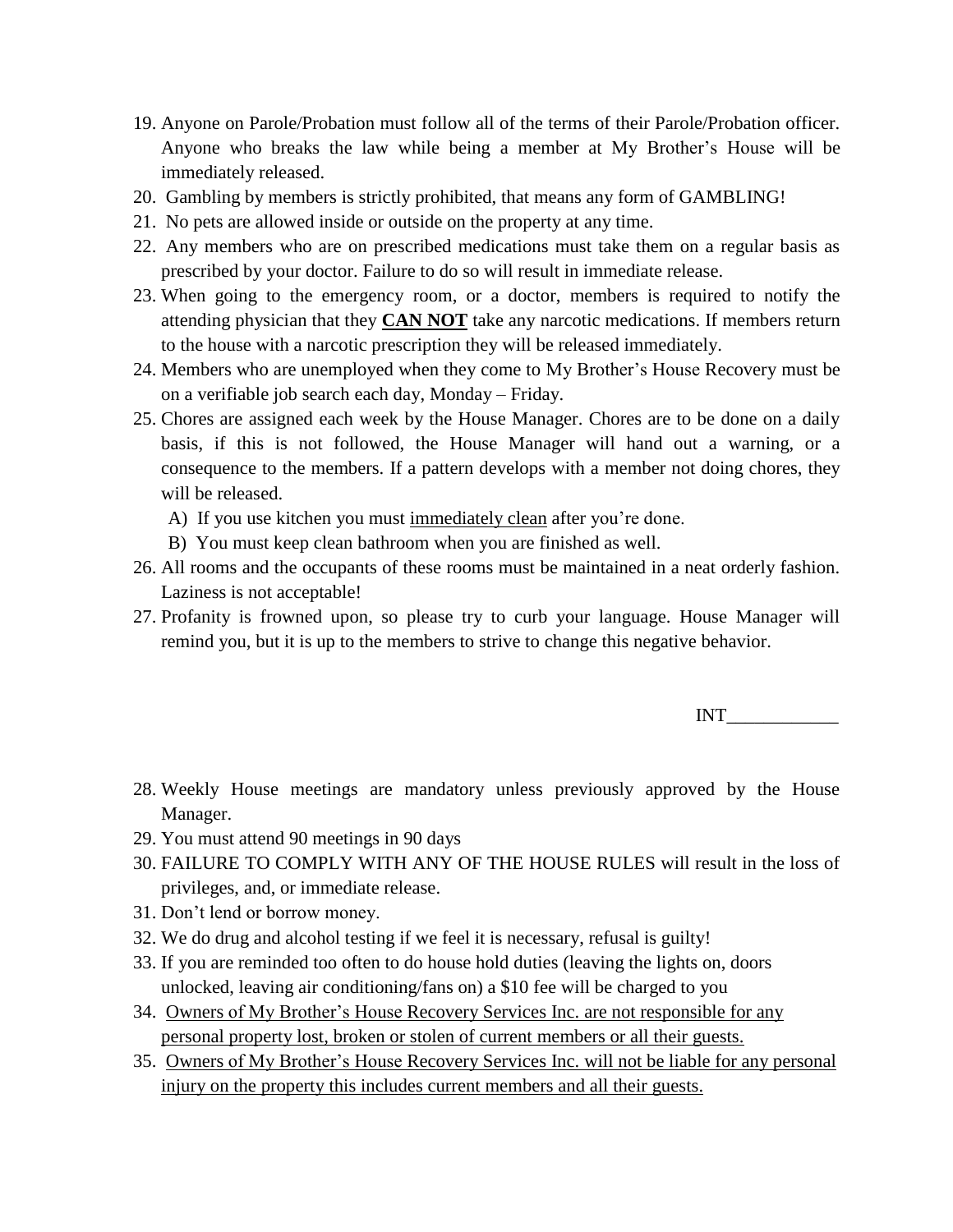## **Overnight Criteria**:

1-30 days – no overnights  $31-60$  days  $-1$  overnight 60-90 days 1 overnight and 1 weekend 90 days to 6 months – 1 overnight a week and 1 weekend a month

Overnight passes can be denied if:

- You are late on rent
- You have unpaid fines
- If you do not have 90 meetings in 90 days
- If you do not have a sponsor
- If you do not have a home group
- Habitual Negative Behavior:
	- o Chores are not done
	- o Not cleaning up after yourself
	- o Not Following the house rules

All overnight visits must have verification to where you are going. Ex: wife, parents, significant other, etc. No friends' houses are permitted that use alcohol or drugs.

## **IMPORTANT NOTICE:**

My Brother's House Recovery Services Inc. is a recovery home which requires expulsion, without prior notice or refund of deposit and fees, of any member who is found to be:

- 1. Using alcohol or drugs
- 2. Engaging in disruptive behavior;
- 3. In default of payment of \_\_\_\_\_\_\_\_\_\_\_\_\_\_\_ Membership fees.

**You do NOT have renter's rights or any rights of tenants pursuant to the Pennsylvania Property Code, and expressly waive any such rights in exchange for membership privileges.** 

**I have read the above notice and understand that I am applying for membership of My Brother's House Recovery Services Inc. as a member of a sober home. I agree to abide by the responsibilities and requirements of the house and fully subject myself to the rules of the home, which include periodic/random drug testing. I understand that I am subject to immediate expulsion from the home if any of the following occur:** 

INT